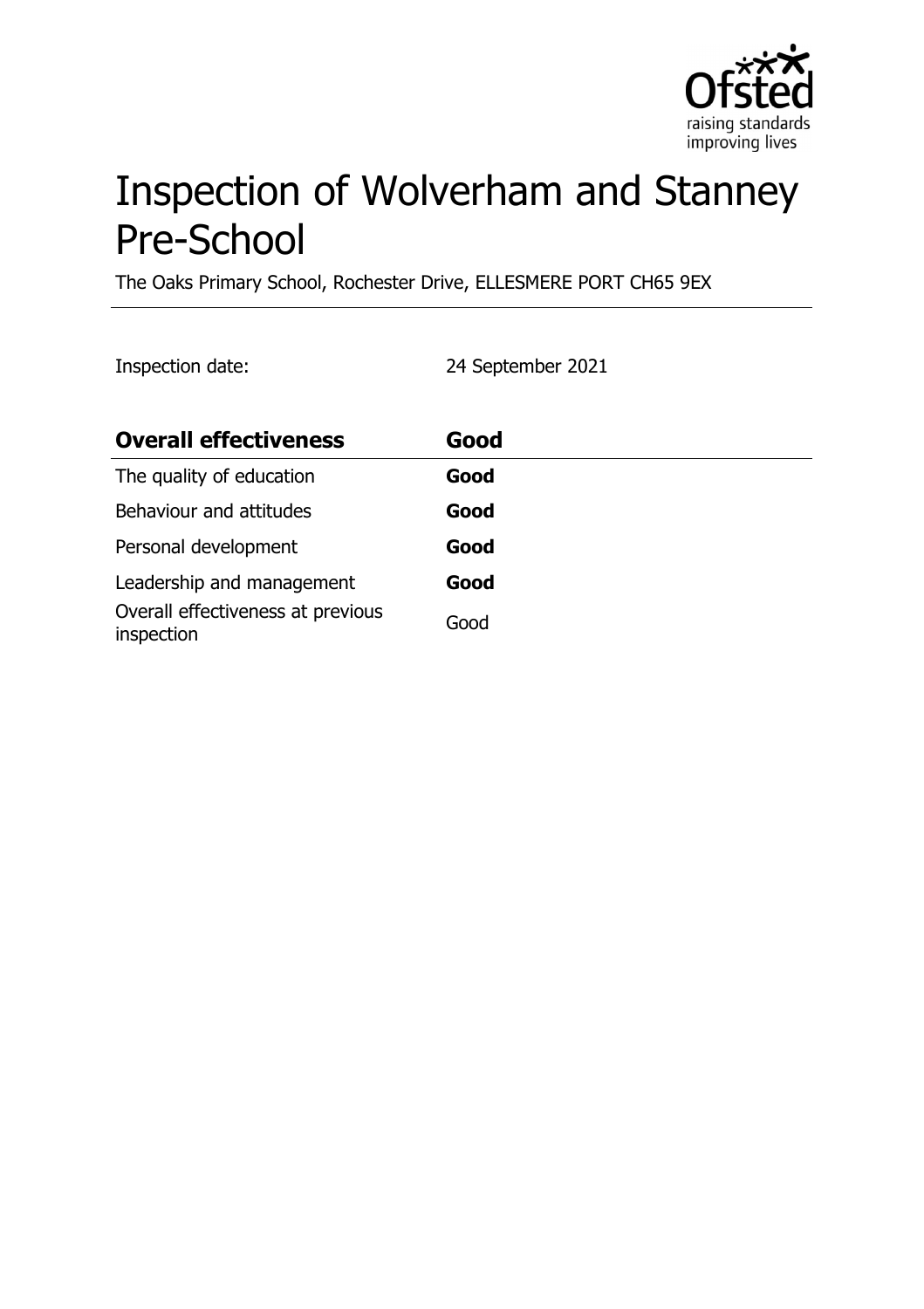

# **What is it like to attend this early years setting?**

### **The provision is good**

Children are confident, enthusiastic learners. They are inquisitive and enjoy exploring the well-resourced environment, both indoors and outside. Children are supported well by the thoughtful, kind and considerate staff team. Staff are always on hand to offer gentle reassurance and support, whenever required. Children and their families are firmly at the heart of everything that staff do. Staff have carefully adapted routines in response to the COVID-19 (coronavirus) pandemic. They have sustained effective methods of communication with parents.

Children delightfully lead their own play and learning. They embrace challenges and support each other to solve simple problems and challenges. For example, children negotiate with each other and try out different ideas and resources, when attempting to build a wall outside. Children understand the high expectations staff have of their behaviour. They behave well and treat staff and each other with respect.

Children develop a range of creative skills. Toddlers enjoy exploring the pinecones that they have collected. They squeal with excitement as they dip them in paint and roll them on paper to make marks. Older children use real fruit and vegetables and pretend to prepare food in the 'home corner'. Staff talk to children as they play and encourage them to recall aspects of their past learning. This helps children to build upon previously taught skills and knowledge successfully.

## **What does the early years setting do well and what does it need to do better?**

- Staff know what leaders intend for children to learn and achieve at the preschool. The education programmes are clearly sequenced. Staff use children's interests to motivate and engage children in their learning. One example of this, staff introduced a variety of farm animals into children's play, when a child excitedly discussed the farm he had seen close to his grandparents' home.
- $\blacksquare$  Staff provide children with a range of opportunities to develop their confidence and independence, making them less reliant on adults. Younger children learn how to pour their own drinks. Older children use more challenging tools and equipment to develop their physical skills. Children are supported effectively to carefully manage their own risks. They are highly confident in their own abilities.
- Overall, staff extend and support children's learning well. Staff talk to children about what they see them doing and introduce new vocabulary as they play. For example, as children play in the 'mud kitchen', staff introduce words, such as 'casserole', when helping them to talk about what they are making. Occasionally, however, some staff do not ask questions that encourage children to think and share their ideas in order to extend their learning even further.
- $\blacksquare$  Children enjoy counting and sing songs that require them to count. Staff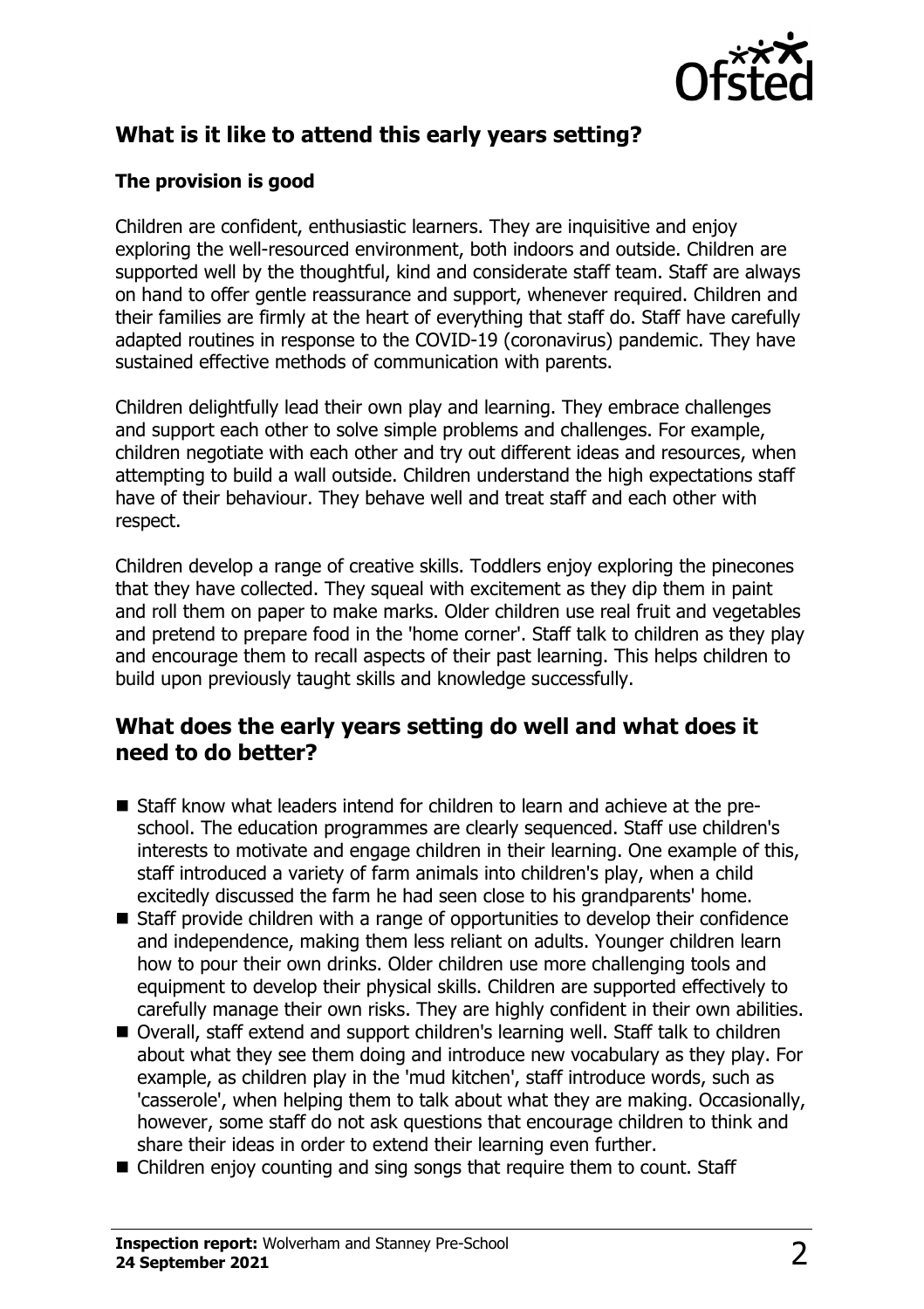

recognise opportunities to introduce new mathematical skills to children during adult-led group activities. However, staff do not always fully support or extend the mathematical skills and understanding of children during their self-chosen free play and routines.

- The hard working staff receive a range of supervision, coaching and professional development opportunities. Staff are ambitious and understand the importance of their roles. They value the support of leaders and managers, who encourage and support staff to enhance their level of qualification. Leaders and managers regularly review and successfully implement a wide range of policies.
- $\blacksquare$  Staff accurately assess children's progress and act swiftly, should any gaps in children's learning and development arise. The special educational needs coordinator is passionate about her role. She is quick to seek the extra support that some children need. Where children receive the support from other agencies, she ensures that everyone follows the agreed strategies so that all children make good progress.
- Parents value the service provided by the pre-school. Some parents attended the pre-school themselves as children and speak very fondly of the staff. Written testimonies from parents thank the staff for the positive impact they have had on their children's lives. Parents comment on how much progress their child makes and how children enjoy attending the pre-school.

## **Safeguarding**

The arrangements for safeguarding are effective.

Managers train staff to understand and follow the pre-school's safeguarding procedures. This includes the confidentiality policy. Staff's safeguarding training and knowledge is updated regularly. Staff have a good knowledge of safeguarding and what to do if they are concerned about a child, adult or staff member. Staff are clear about their role and responsibilities. They understand the procedures to follow in the event of a concern, to help to ensure that children are protected from harm. Risk assessments are well embedded to maintain the safety and health of everyone. The building is safe and secure.

## **What does the setting need to do to improve?**

#### **To further improve the quality of the early years provision, the provider should:**

- $\blacksquare$  support staff to consistently ask questions that encourage children to think and share their ideas and understanding, to fully challenge children in their learning
- $\blacksquare$  enhance opportunities for staff to help children to extend their mathematical learning as they play, in order to enable children to build on their mathematical knowledge and skills further.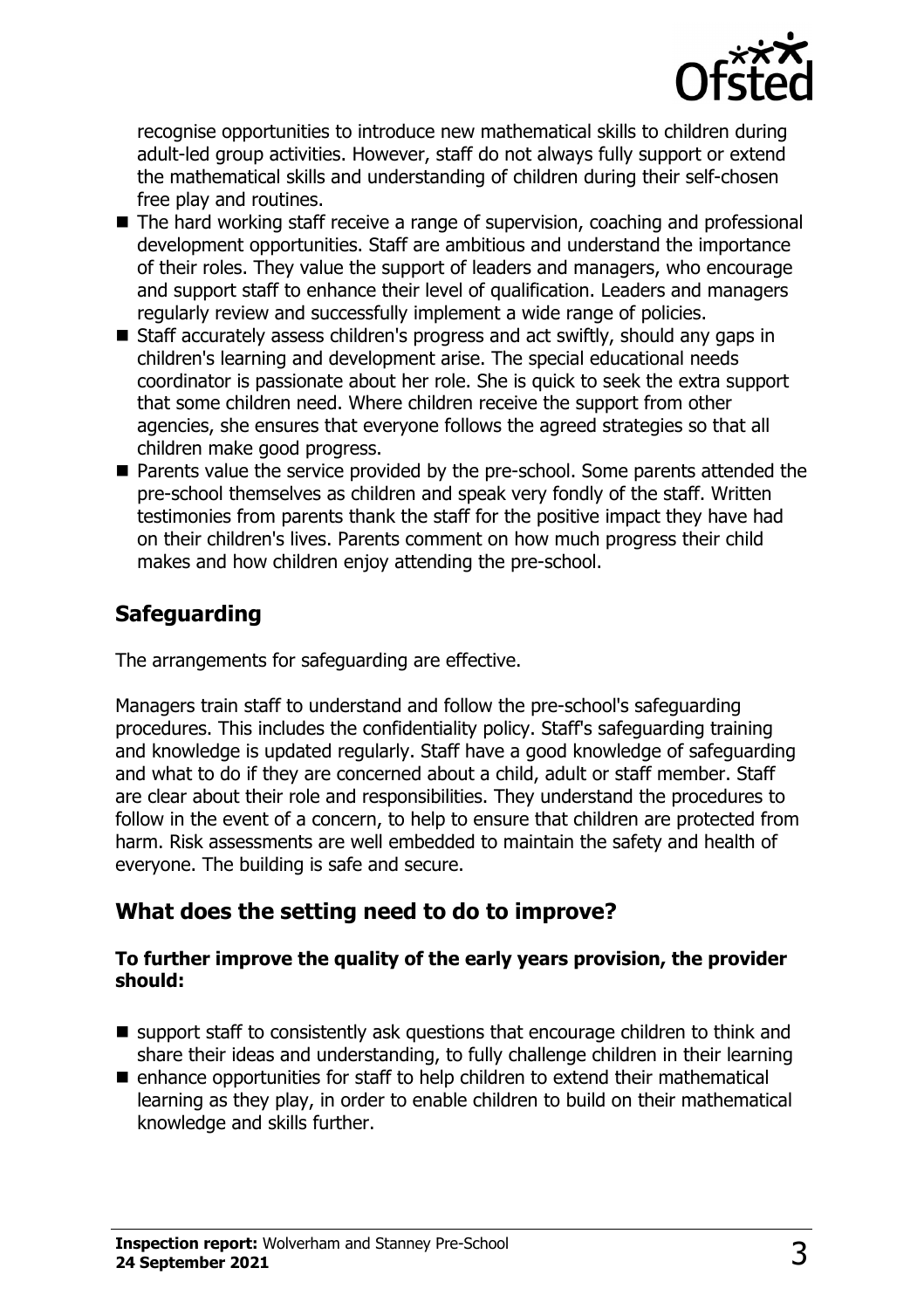

| <b>Setting details</b>                         |                                                  |
|------------------------------------------------|--------------------------------------------------|
| Unique reference number                        | EY401193                                         |
| <b>Local authority</b>                         | <b>Cheshire West and Chester</b>                 |
| <b>Inspection number</b>                       | 10205797                                         |
| <b>Type of provision</b>                       | Childcare on non-domestic premises               |
| <b>Registers</b>                               | Early Years Register                             |
| Day care type                                  | Sessional day care                               |
| Age range of children at time of<br>inspection | 2 to $4$                                         |
| <b>Total number of places</b>                  | 30                                               |
| Number of children on roll                     | 31                                               |
| Name of registered person                      | Gillian Houghton & Wendy Stockton<br>Partnership |
| Registered person unique<br>reference number   | RP908978                                         |
| <b>Telephone number</b>                        | 0151 338 2111                                    |
| Date of previous inspection                    | 13 March 2019                                    |

## **Information about this early years setting**

Wolverham and Stanney Pre-School registered in 2010. The pre-school opens Monday to Friday from 8.30am until 3pm, during term time only. The pre-school employs six members of childcare staff. Of these, four hold recognised qualifications at level 3 or above. The pre-school provides funded education for two-, three- and four-year-old children.

## **Information about this inspection**

#### **Inspector**

Denise Farrington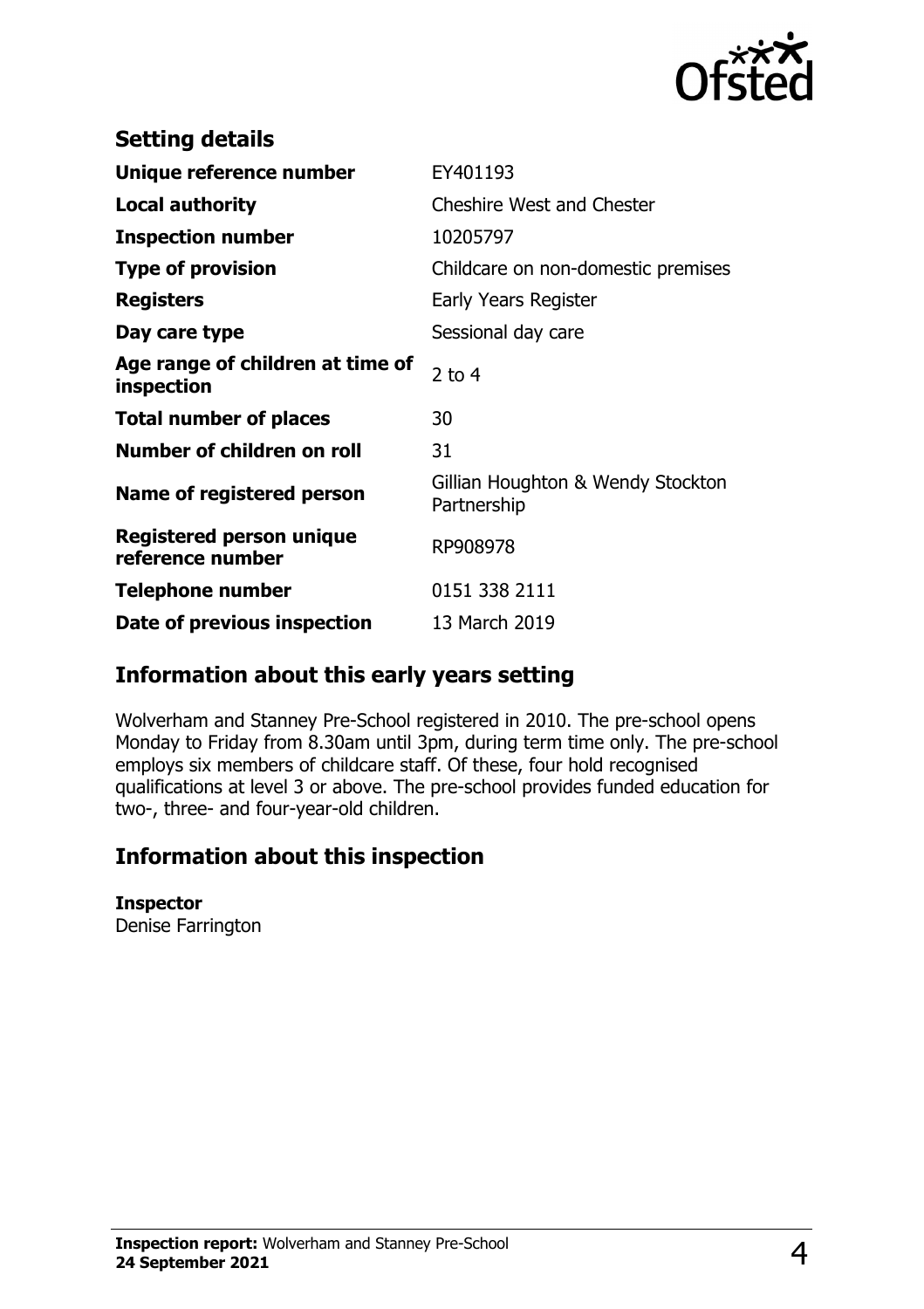

#### **Inspection activities**

- $\blacksquare$  This was the first routine inspection the provider received since the COVID-19 (coronavirus) pandemic began. The inspector discussed the impact of the pandemic with the provider and has taken that into account in their evaluation of the provider.
- $\blacksquare$  The manager joined the inspector on a learning walk and talked to the inspector about their curriculum and what they want their children to learn.
- $\blacksquare$  Staff and children spoke to the inspector during the inspection.
- $\blacksquare$  The inspector observed the quality of education being provided, indoors and outdoors, and assessed the impact that this was having on children's learning.
- $\blacksquare$  The inspector carried out a joint observation of a group activity with the manager.
- $\blacksquare$  The inspector spoke with parents and also took account of their views in the written statements provided.

We carried out this inspection under sections 49 and 50 of the Childcare Act 2006 on the quality and standards of provision that is registered on the Early Years Register. The registered person must ensure that this provision complies with the statutory framework for children's learning, development and care, known as the early years foundation stage.

If you are not happy with the inspection or the report, you can [complain to Ofsted](http://www.gov.uk/complain-ofsted-report).